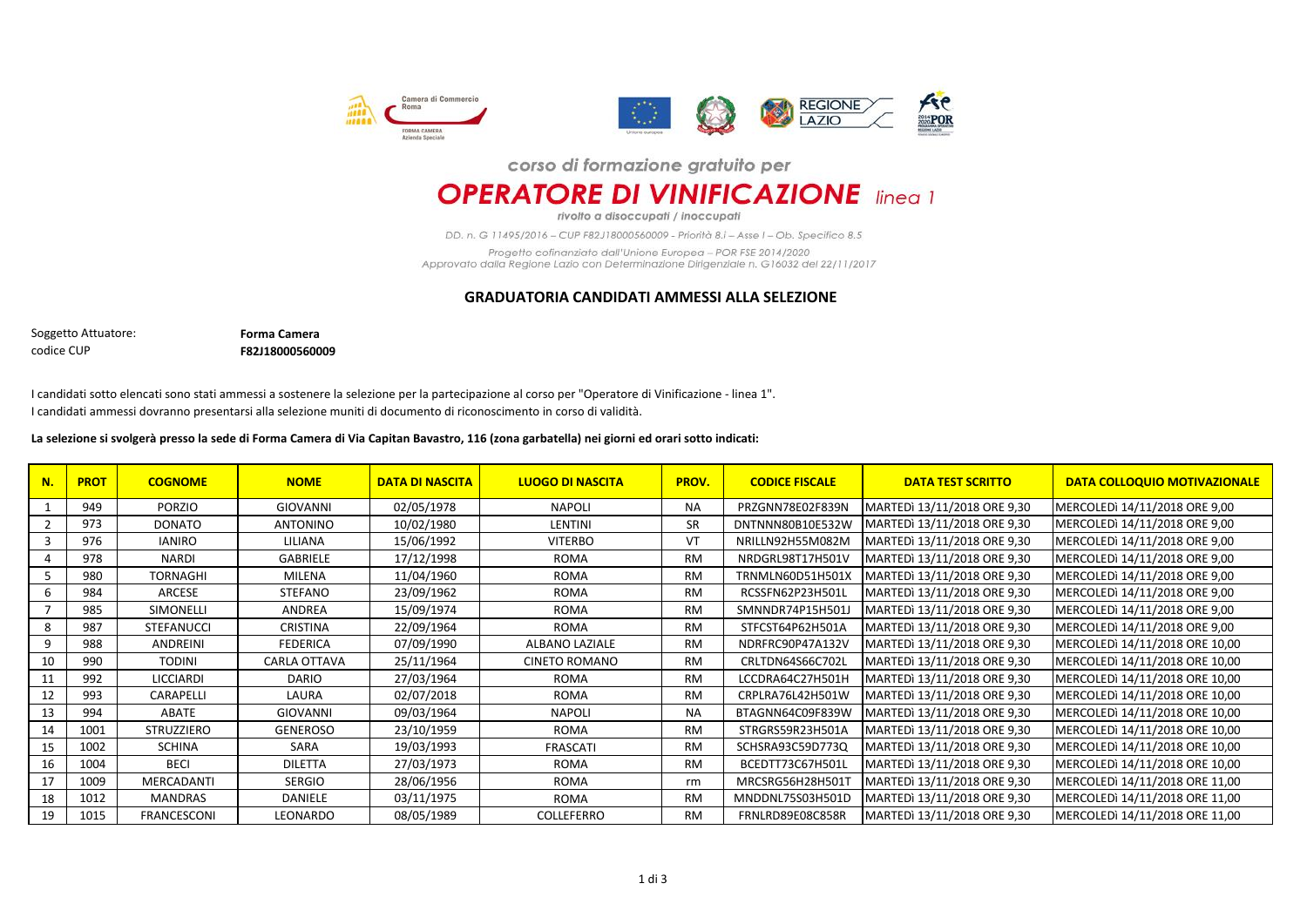| N. | <b>PROT</b> | <b>COGNOME</b>        | <b>NOME</b>              | <b>DATA DI NASCITA</b> | <b>LUOGO DI NASCITA</b>         | PROV.     | <b>CODICE FISCALE</b> | <b>DATA TEST SCRITTO</b>     | <b>DATA COLLOQUIO MOTIVAZIONALE</b> |
|----|-------------|-----------------------|--------------------------|------------------------|---------------------------------|-----------|-----------------------|------------------------------|-------------------------------------|
| 20 | 1016        | SANTINELLI            | <b>DARIO</b>             | 01/11/1966             | <b>ROMA</b>                     | RM        | SNTDRA66S01H501Z      | MARTEDI 13/11/2018 ORE 9,30  | MERCOLEDI 14/11/2018 ORE 11,00      |
| 21 | 1017        | <b>ANTONINI</b>       | <b>RAFFAELLA</b>         | 03/07/1970             | <b>DESIO</b>                    | MB        | NTNRFL70L43D286H      | MARTEDI 13/11/2018 ORE 9,30  | MERCOLEDI 14/11/2018 ORE 11,00      |
| 22 | 1024        | <b>VERSAGGI PANNO</b> | LUIGI                    | 30/07/1953             | <b>FORMIA</b>                   | <b>LT</b> | VRSLGU53L30D708S      | MARTEDI 13/11/2018 ORE 9,30  | MERCOLEDI 14/11/2018 ORE 11,00      |
| 23 | 1025        | <b>MARERI</b>         | <b>MARINA</b>            | 29/08/1974             | <b>ROMA</b>                     | <b>RM</b> | MRRMRN74M69H501G      | MARTEDI 13/11/2018 ORE 9,30  | MERCOLEDI 14/11/2018 ORE 11,00      |
| 24 | 1026        | CECCARELLI            | ANDREA                   | 23/10/1974             | <b>ROMA</b>                     | <b>RM</b> | CCCNDR74R23E958G      | MARTEDI 13/11/2018 ORE 9,30  | MERCOLEDI 14/11/2018 ORE 11,00      |
| 25 | 1030        | <b>RIDOLFI</b>        | ALESSANDRA               | 17/08/1965             | <b>FIUGGI</b>                   | <b>FR</b> | RDLLSN65M57A310Q      | MARTEDI 13/11/2018 ORE 9,30  | MERCOLEDI 14/11/2018 ORE 12,00      |
| 26 | 1031        | MARZELLA              | <b>DOMENICO</b>          | 16/04/1979             | LATINA                          | <b>LT</b> | MRZDNC79D16E472B      | MARTEDI 13/11/2018 ORE 9,30  | MERCOLEDI 14/11/2018 ORE 12,00      |
| 27 | 1051        | <b>BIANCHI</b>        | LORENA                   | 17/05/1993             | <b>ANZIO</b>                    | <b>RM</b> | BNCLRN93E57A323R      | MARTEDI 13/11/2018 ORE 9,30  | MERCOLEDI 14/11/2018 ORE 12,00      |
| 28 | 1034        | <b>CECCONI</b>        | SIMONE                   | 28/08/1998             | <b>SUBIACO</b>                  | <b>RM</b> | CCCSMN98M28I992Q      | MARTEDI 13/11/2018 ORE 9,30  | MERCOLEDI 14/11/2018 ORE 12,00      |
| 29 | 1035        | <b>MANILI</b>         | <b>FRANCO</b>            | 10/01/1958             | <b>ROMA</b>                     | <b>RM</b> | MNLFNC58A10H501C      | MARTEDI 13/11/2018 ORE 9,30  | MERCOLEDI 14/11/2018 ORE 12,00      |
| 30 | 1036        | <b>MOROZOVA</b>       | NATALIYA                 | 07/12/1980             | NOVOGRAD-VOLYNSKYY<br>(UCRAINA) | EE.       | MRZNLY80T47Z138S      | MARTEDI 13/11/2018 ORE 9,30  | MERCOLEDI 14/11/2018 ORE 12,00      |
| 31 | 1037        | PERUGINI              | <b>ELISA</b>             | 04/12/1991             | <b>BRACCIANO</b>                | <b>RM</b> | PRGLSE91T44B114S      | MARTEDI 13/11/2018 ORE 9,30  | MERCOLEDI 14/11/2018 ORE 12,00      |
| 32 | 1038        | <b>FUMAROLA</b>       | <b>TEODORO</b>           | 15/11/1980             | <b>MARTINA FRANCA</b>           | <b>TA</b> | FMRTDR80S15E986N      | MARTEDI 13/11/2018 ORE 9,30  | MERCOLEDI 14/11/2018 ORE 12,00      |
| 33 | 1040        | <b>BIANCHI</b>        | <b>EMANUELA</b>          | 09/06/1967             | <b>ROMA</b>                     | <b>RM</b> | BNCMNL67H49H501P      | MARTEDI 13/11/2018 ORE 11,30 | MERCOLEDI 14/11/2018 ORE 14,00      |
| 34 | 1041        | CARRARA               | <b>MATTEO</b>            | 31/07/1988             | <b>ROMA</b>                     | <b>RM</b> | CRRMTT88L31H501Z      | MARTEDI 13/11/2018 ORE 11,30 | MERCOLEDI 14/11/2018 ORE 14,00      |
| 35 | 1042        | <b>SCHIAVI</b>        | <b>FEDERICO</b>          | 11/03/1987             | SORA                            | <b>FR</b> | SCHFRC87C11I838X      | MARTEDI 13/11/2018 ORE 11,30 | MERCOLEDI 14/11/2018 ORE 14,00      |
| 36 | 1043        | <b>RELLA</b>          | <b>ERIKA</b>             | 07/02/1992             | <b>ROMA</b>                     | <b>RM</b> | RLLRKE92B47H501G      | MARTEDI 13/11/2018 ORE 11,30 | MERCOLEDI 14/11/2018 ORE 14,00      |
| 37 | 1044        | <b>MAZZA</b>          | ALESSANDRO               | 09/03/1999             | <b>ROMA</b>                     | <b>RM</b> | MZZLSN99L09H501W      | MARTEDI 13/11/2018 ORE 11,30 | MERCOLEDI 14/11/2018 ORE 14,00      |
| 38 | 1046        | <b>VEPPI</b>          | <b>ROBERTO</b>           | 12/10/1986             | <b>ALATRI</b>                   | <b>FR</b> | VPPRRT86R12A123Q      | MARTEDI 13/11/2018 ORE 11,30 | MERCOLEDI 14/11/2018 ORE 14,00      |
| 39 | 1052        | <b>BORGOGNONI</b>     | <b>MARINA</b>            | 03/02/1970             | LATINA                          | <b>LT</b> | BRGMRN70B43E472O      | MARTEDI 13/11/2018 ORE 11,30 | MERCOLEDI 14/11/2018 ORE 14,00      |
| 40 | 1056        | <b>ACCIARINO</b>      | <b>ROBERTA</b>           | 08/01/1992             | <b>ROMA</b>                     | <b>RM</b> | CCRRRT92A48H501W      | MARTEDI 13/11/2018 ORE 11,30 | MERCOLEDI 14/11/2018 ORE 14,00      |
| 41 | 1057        | <b>FRANCO</b>         | <b>BINA</b>              | 07/05/1970             | LONGOBUCCO                      | <b>CS</b> | FRNBNI70E47E678P      | MARTEDI 13/11/2018 ORE 11,30 | MERCOLEDI 14/11/2018 ORE 15,00      |
| 42 | 1058        | <b>FORTINI</b>        | <b>DANIELA</b>           | 28/12/1974             | PALAZZOLO SULL'OGLIO            | <b>BS</b> | FRTDNL74T68G264I      | MARTEDI 13/11/2018 ORE 11,30 | MERCOLEDI 14/11/2018 ORE 15,00      |
| 43 | 1061        | <b>OANCEA</b>         | <b>GEORGETA NICOLETA</b> | 22/11/1977             | PIATRA NEAMT (ROMANIA)          | EE.       | NCOGGT77S62Z129M      | MARTEDI 13/11/2018 ORE 11,30 | MERCOLEDI 14/11/2018 ORE 15,00      |
| 44 | 1068        | DI PAOLO              | LUCIANO                  | 01/01/1971             | PIETRABBONDANTE                 | IS        | DPLLCN71A01G606G      | MARTEDI 13/11/2018 ORE 11,30 | MERCOLEDI 14/11/2018 ORE 15,00      |
| 45 | 1063        | <b>GIOVINAZZO</b>     | <b>GIULIANO</b>          | 05/11/76               | <b>ROMA</b>                     | <b>RM</b> | GVNGLN76S05H501R      | MARTEDI 13/11/2018 ORE 11,30 | MERCOLEDI 14/11/2018 ORE 15,00      |
| 46 | 1064        | LA ROSA               | ALESSANDRO               | 15/04/1978             | <b>ROMA</b>                     | <b>RM</b> | LRSLSN78D15H501F      | MARTEDI 13/11/2018 ORE 11,30 | MERCOLEDI 14/11/2018 ORE 15,00      |
| 47 | 1065        | <b>GAGLIANO</b>       | SALVATORE                | 27/08/1980             | <b>GELA</b>                     | <b>CL</b> | GGLSVT80M27D960D      | MARTEDI 13/11/2018 ORE 11,30 | MERCOLEDI 14/11/2018 ORE 15,00      |
| 48 | 1066        | <b>DIANA</b>          | ALESSANDRO               | 21/04/1992             | <b>ROMA</b>                     | <b>RM</b> | DNILSN92D21H501X      | MARTEDI 13/11/2018 ORE 11,30 | MERCOLEDI 14/11/2018 ORE 15,00      |
| 49 | 1067        | <b>FRASCA</b>         | <b>MICHELE</b>           | 10/05/1997             | <b>ROMA</b>                     | <b>RM</b> | FRSMHL97E10H501L      | MARTEDI 13/11/2018 ORE 11,30 | MERCOLEDI 14/11/2018 ORE 16,00      |
| 50 | 1069        | <b>IORI</b>           | <b>FRANCESCO</b>         | 29/10/1995             | <b>ALATRI</b>                   | <b>FR</b> | RIOFNC95R29A123Q      | MARTEDI 13/11/2018 ORE 11,30 | MERCOLEDI 14/11/2018 ORE 16,00      |
| 51 | 1070        | <b>PITTONI</b>        | <b>CRISTINA</b>          | 21/0571965             | <b>UDINE</b>                    | <b>UD</b> | PTTCST65E61L483J      | MARTEDI 13/11/2018 ORE 11,30 | MERCOLEDI 14/11/2018 ORE 16,00      |
| 52 | 1071        | <b>DE SANTIS</b>      | <b>DILETTA</b>           | 29/09/1984             | <b>ROMA</b>                     | <b>RM</b> | DSNDTT84P69H501Y      | MARTEDI 13/11/2018 ORE 11,30 | MERCOLEDI 14/11/2018 ORE 16,00      |
| 53 | 1072        | ORLANDI               | <b>MORENO</b>            | 22/09/1994             | <b>SUBIACO</b>                  | <b>RM</b> | RLNMRN94P22I992U      | MARTEDI 13/11/2018 ORE 11,30 | MERCOLEDI 14/11/2018 ORE 16,00      |
| 54 | 1073        | MIGLIACCIO            | <b>UMBERTO</b>           | 28/05/1976             | ANZIO                           | <b>RM</b> | MGLMRT76E28A323G      | MARTEDI 13/11/2018 ORE 11,30 | MERCOLEDI 14/11/2018 ORE 16,00      |
| 55 | 1074        | LANZARA               | ANNUNZIATINA             | 23/03/1957             | <b>ROMA</b>                     | <b>RM</b> | LNZNNZ57C63H501A      | MARTEDI 13/11/2018 ORE 11,30 | MERCOLEDI 14/11/2018 ORE 16,00      |
| 56 | 1075        | <b>CORVINO</b>        | ANDREA                   | 24/07/1973             | PALESTRINA                      | <b>RM</b> | CRVNDR73L24G274B      | MARTEDI 13/11/2018 ORE 11,30 | MERCOLEDI 14/11/2018 ORE 16,00      |
| 57 | 1076        | LAUDATO               | MATTEO                   | 01/11/1988             | <b>ROMA</b>                     | <b>RM</b> | LDTMTT88S01H501V      | MARTEDI 13/11/2018 ORE 11,30 | GIOVEDI 15/11/2018 ORE 9,00         |
| 58 | 1077        | DI LEO                | <b>ORAZIO</b>            | 17/12/1956             | PALERMO                         | PA        | DLIRZO56T12G273Z      | MARTEDI 13/11/2018 ORE 11,30 | GIOVEDI 15/11/2018 ORE 9,00         |
| 59 | 1078        | <b>NOCELLA</b>        | <b>MARCO</b>             | 17/06/1956             | <b>ROMA</b>                     | <b>RM</b> | NCLMRC56H17H501S      | MARTEDI 13/11/2018 ORE 11,30 | GIOVEDI 15/11/2018 ORE 9,00         |